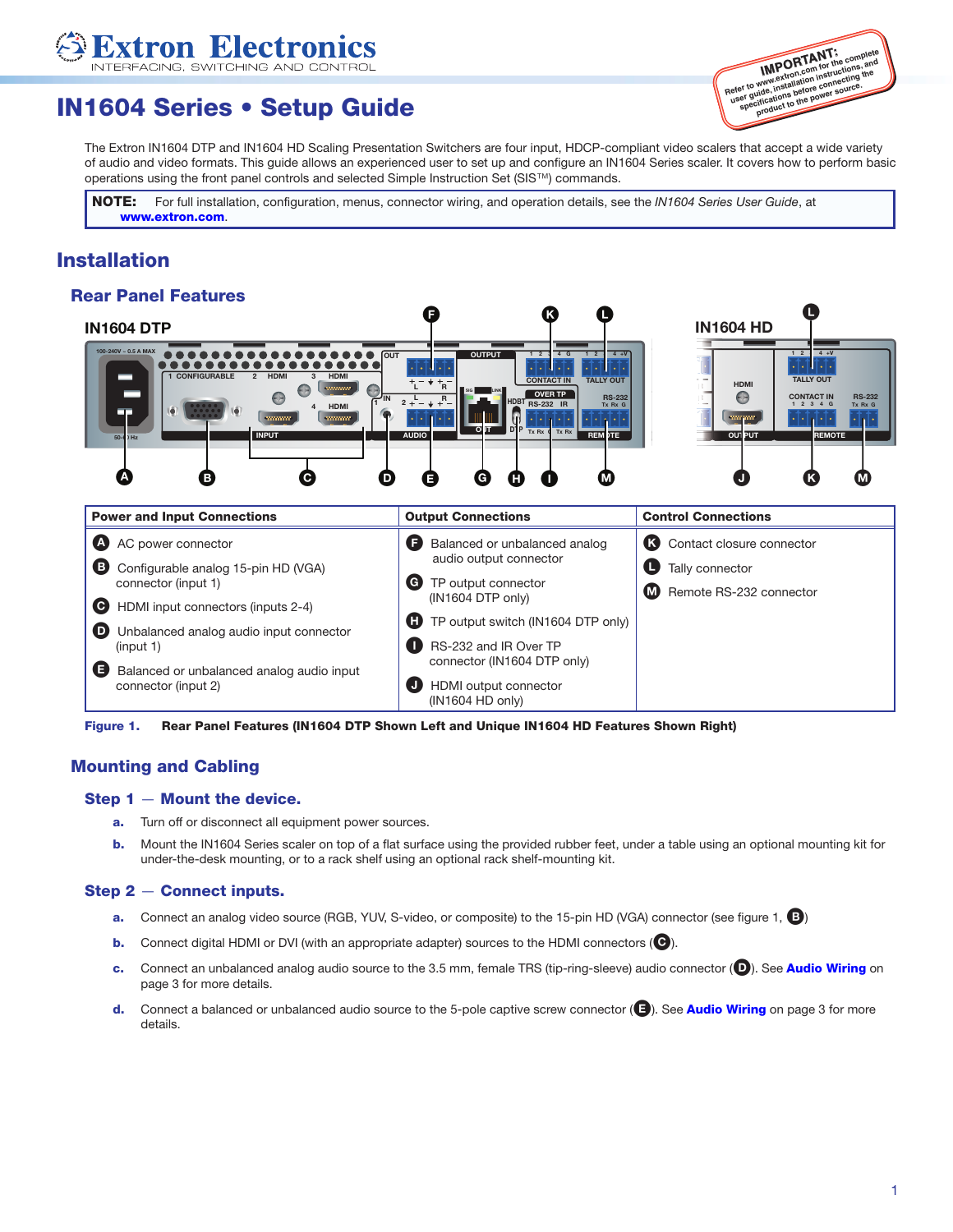# IN1604 Series • Setup Guide (Continued)

#### Step 3 — Connect outputs.

- **a.** Connect a balanced or unbalanced audio output device to the 5-pole captive screw connector ( $\Box$ ).
- **b.** For the IN1604 DTP, set the HDBT/DTP switch ( $\Box$ ) depending on the type of device to be connected to the TP output connector.

HDBT position - Select this position if the receiving device is an HDBaseT-compatible device. The output is HDMI with embedded audio plus RS-232 and IR.

DTP position - Select this position if the receiving device is an Extron DTP device. The TP output is compatible with a DTP receiving device and consists of HDMI with embedded audio, analog audio, RS-232 and IR, and remote power.

ATTENTION: Position this switch BEFORE connecting the appropriate device to the TP connector. Failure to comply can damage the endpoint.

ATTENTION : Positionnez le sélecteur AVANT de connecter l'appareil approprié au connecteur TP. Ne pas respecter cette procédure pourrait endommager le point de connexion.

- c. For the IN1604 DTP, connect a DTP receiver or HDBaseT-compatible device to the female RJ-45 connector (G). For cable wiring and recommendations, see [Twisted Pair Recommendations](#page-1-0) below.
- d. To pass serial or infrared data to a DTP receiver from an IN1604 DTP, connect a control device to the RS-232 and IR Over TP captive screw connector (**Q**). For wiring details, see [RS-232 and IR Over DTP Wiring \(IN1604 DTP Only\)](#page-2-1) on page 3.
- e. For the IN1604 HD, connect a digital display to the HDMI output connector  $(\bigcirc)$ .

#### Step 4 — Connect control devices.

- a. Connect contact closure devices or Extron "Show Me" cables (see the red pigtail on the "Show Me" cable in the diagram to the right) to the Contact In 5-pole captive screw connector (see figure 1,  $\bigcirc$ ).
- b. Connect tally devices or Extron "Show Me" cables (see the black pigtail on the "Show Me" cable in the diagram to the right) to the Tally Out 5-pole captive screw connector (see figure 1,  $\Box$ ).
- c. For serial RS-232 control, connect a host device to the RS-232 5-pole captive screw connector on the IN1604 DTP or the 3-pole captive screw connector on the IN1604 HD (see figure 1,  $\mathbf{\omega}$ ).
- d. For control or configuration through USB, connect a host device to the front panel USB mini-B port (see figure  $2, 3$ ).

#### Step 5 — Connect power.

Connect a 100-230 VAC, 50/60 Hz power source to the AC power connector (see figure 1,  $\Box$ ).

# Wiring Details

#### <span id="page-1-0"></span>Twisted Pair Recommendations

Extron recommends using the following practices to achieve full transmission distances and reduce transmission errors:

- Use Extron XTP DTP 24 SF/UTP cable for the best performance. At a minimum, Extron recommends 24 AWG, solid conductor, STP cable with a minimum bandwidth of 400 MHz.
- Terminate cables with shielded connectors to the TIA/EIA-T568B standard (see right).
- Limit the use of more than two pass-through points, which may include patch points, punch down connectors, couplers, and power injectors. If these pass-through points are required, use shielded couplers and punch down connectors.

#### ATTENTION:

- Do not connect these connectors to a computer or telecommunications network.
- • Ne connectez pas ces ports à des données informatiques ou à un réseau de télécommunications.
- DTP remote power is intended for indoor use only. No part of the network that uses DTP remote power should be routed outdoors.
- L'alimentation DTP à distance est destiné à une utilisation en intérieur seulement. Aucune partie du réseau qui utilise l'alimentation DTP à distance ne peut être routée en extérieur.

#### **NOTE:** When using shielded twisted pair cable in bundles or conduits, consider the following:

- Do not exceed 40% fill capacity in conduits.
- Do not comb the cable for the first 20 meters, where cables are straightened, aligned, and secured in tight bundles.
- Loosely place cables and limit the use of tie wraps or hook-and-loop fasteners.
- Separate twisted pair cables from AC power cables.



| 8         | TIA/EIA-T568B  |                   |  |  |
|-----------|----------------|-------------------|--|--|
|           | Pin            | <b>Wire Color</b> |  |  |
|           |                | White-orange      |  |  |
|           | $\overline{2}$ | Orange            |  |  |
|           | 3              | White-green       |  |  |
|           | 4              | <b>Blue</b>       |  |  |
|           | 5              | White-blue        |  |  |
|           | 6              | Green             |  |  |
|           | $\overline{7}$ | White-brown       |  |  |
| ted<br>۱S | 8              | Brown             |  |  |

# **Pins:** 1234567  $\frac{1}{\sqrt{1-\frac{1}{2}}}$ **Insert Twist Pair Wire**

**RJ-45 Connecticut**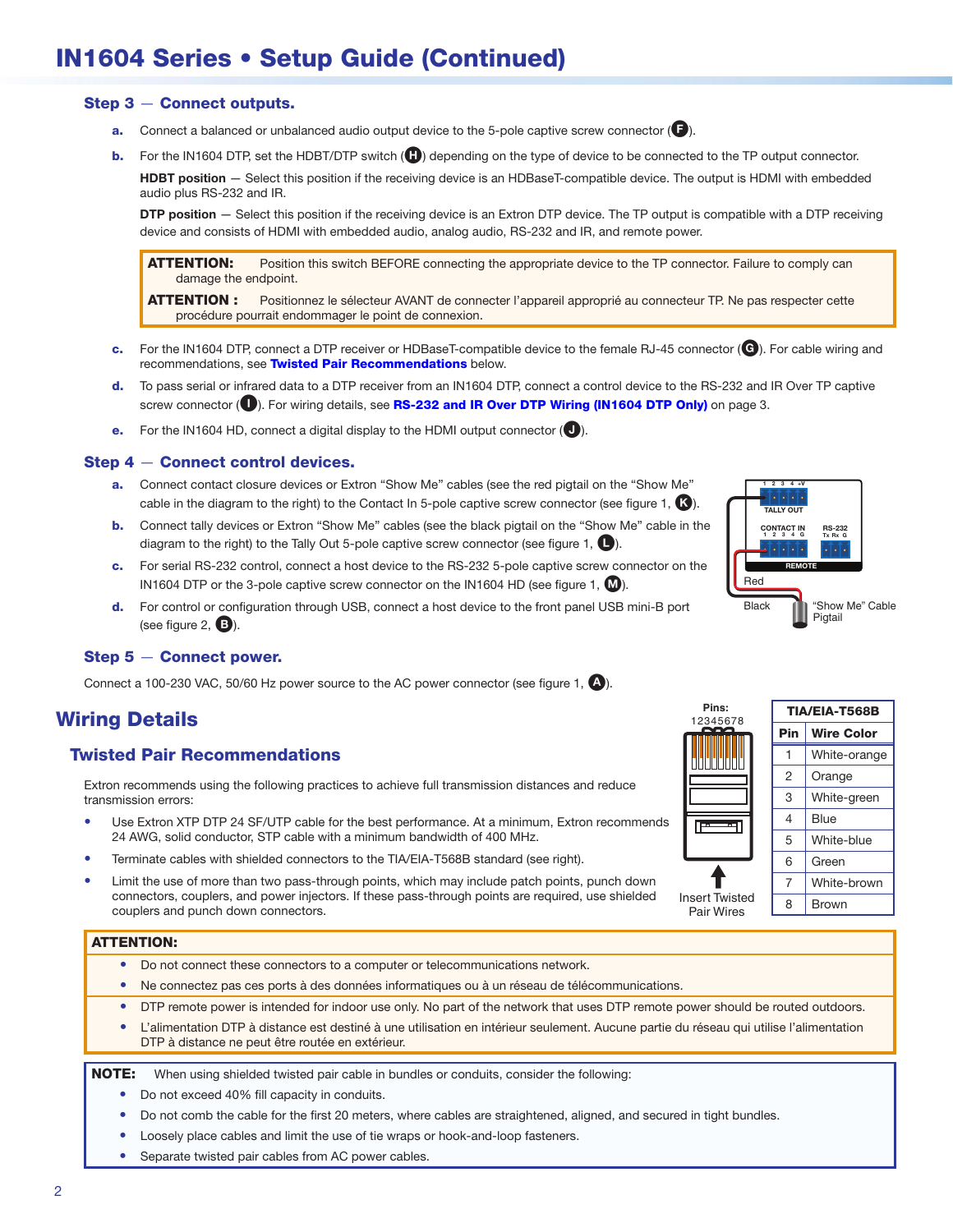#### <span id="page-2-1"></span>RS-232 and IR Over TP Wiring (IN1604 DTP Only)

To pass bidirectional serial command signals between the IN1604 DTP and a connected DTP or HDBaseT sink device, connect a control device to the three leftmost poles (Tx, Rx, and G) of the 5-pole captive screw connector. To transmit and receive IR signals, connect a control device to the three rightmost poles (G, Tx, and Rx). **RCA Connector**

<span id="page-2-0"></span>NOTE: RS-232 and IR data can be transmitted or received simultaneously. No Ground Here Audio Wiring Tip  $\sim$ Ring **L**Tip Wire the 3.5 mm, 5-pole captive screw audio input and output Ring (-)  $\overline{\mathbf{S}}$ Sleeves Tip Tip connectors as shown to the right. Use the supplied tie wrap to strap **R** Ring the audio cable to the extended tail of the connector. No Ground Here **Balanced Audio Output Unbalanced Audio Output**  $\frac{3}{16}$ " (5 mm) MAX. **ATTENTION:** For unbalanced outputs, do not connect Tip ⊣⊦ wires to the "-" poles. **3.5 mm Stereo Plug Connection** Ring Tip **L**Sleeve (balanced)<br>1921 - Johann Alexander<br>1922 - Johann Alexander<br>1922 - Johann Alexander<br>1922 - Johann Alexander<br>1922 - Johann Alexander<br>1922 - Johann Alexander<br>1922 - Johann Alexander **ATTENTION :** Pour les sorties asymétriques, ne connectez **Do not tin the wires!** Tip Tip Ring **Sleeve** pas de câbles aux pôles « - ». **Balanced Audio Input Unbalanced Audio Input** NOTE: The length of exposed wires is critical. The ideal Tip (L) length is 3/16 inch (5 mm). Ring (R)

Wire the TRS audio input connector as shown in the 3.5 mm Stereo Plug Connector diagram to the right.



**3.5 mm Stereo Plug Connector (unbalanced)**



Figure 2. Front Panel Features (IN1604 DTP Shown)

**A** Power LED indicator — Lights green when the scaler is receiving power and a signal on the selected input. Lights amber when the scaler is receiving only power.

**B Configuration port** - Connect a host device to the USB mini-B port for device configuration, control, and firmware upgrades.

 $\Theta$  Input selection buttons  $-$  Press one of these buttons to select an input.

 $\bullet$  HDCP status LED indicators  $-$  Light when the HDMI inputs or output are HDCP encrypted.

**E** Menu and Enter buttons – Press these buttons to access and navigate the on-screen display menu system.

**Navigation buttons**  $-$  Press these buttons to navigate through the on-screen display menu system or change selected settings.

### Configuring IN1604 Series Scalers

The IN1604 Series can be configured through front panel controls and the on-screen display (OSD) menu, the Extron Product Configuration Software (PCS), or SIS commands.

#### On-screen Display (OSD) Menu System

To configure the IN1604 Series using the OSD menu, connect a DTP receiver or HDBaseT-compatible device with a connected display to the TP output connector on the IN1604 DTP or a display to the HDMI output connector on the IN1604 HD. The OSD menu consists of nine submenus (see the example to the right) that can be accessed using the front panel Menu or Enter button.

#### Extron Product Configuration Software

To configure the IN1604 Series using the PCS, install the software (available on the Extron website, **[www.extron.com](http://www.extron.com)**) to a PC connected to the scaler via the front panel USB Config port. After the installation, start the program. For full instructions, press <F1> on the keyboard or click the **?** button in the software and select **Help File**.



# Front Panel Overview